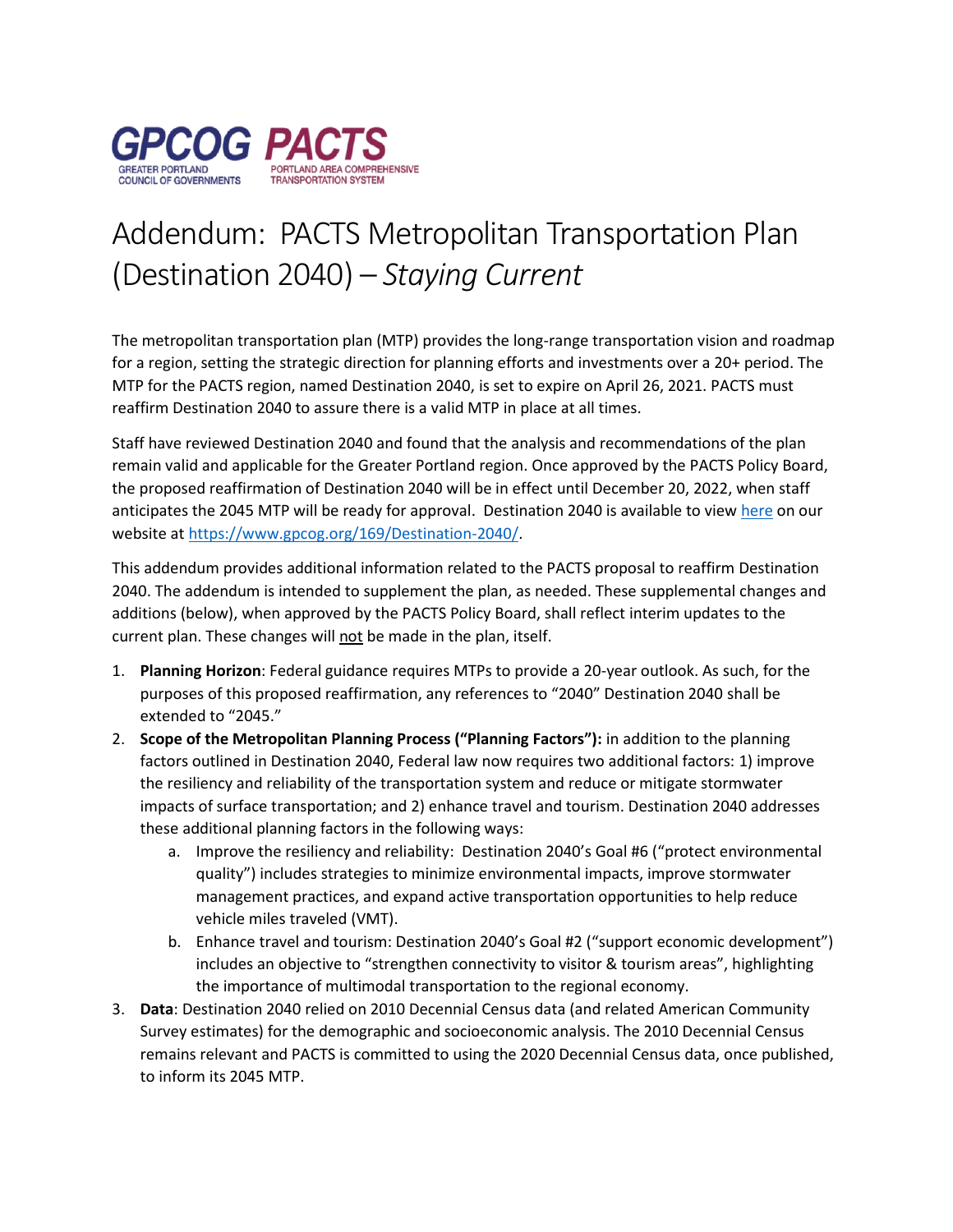- 4. **PACTS Priority Corridors and Centers:** these corridors and centers remain relevant and will be visited in the 2045 MTP. Those centers defined in *[Transit Tomorrow](https://www.gpcog.org/176/Transit-Tomorrow)*, the region's long-range public transportation plan, will likely be used in the 2045 MTP.
- 5. **Safety**: Following the release of Destination 2040, PACTS/GPCOG conducted a "High Crash Locations Assessment" to improve the safety of High Crash Locations (HCLs) in its 18-member municipal region. GPCOG staff are working with consultants, local officials, and the MaineDOT to improve safety at the locations in the PACTS region.
- 6. **Freight:** On February 26, 2021, the FHWA, published a public notice regarding Freight Analysis Framework - version 5 (FAF5). A full FAF data update occurs every five years in conjunction with the economic census. This release of FAF5 base year data is based on the recent 2017 commodity flow survey of shippers in the U.S. and provides information about the amount and types of goods that moved on land, water and air between large metropolitan areas, states and regions for year 2017. The Updated FAF5 data, available for download [here,](https://ops.fhwa.dot.gov/freight/freight_analysis/faf) will be used in Destination 2045 as a valuable resource for identifying needs and key issues confronting the freight system. FHWA is currently working on developing FAF5 30-year forecast data and estimates of truck flow on national highway system. FAF Forecast data is planned to be released by late summer and truck flow estimates will be released in fall this year.
- 7. **Project Prioritization**: as directed by the PACTS Policy Committee, the PACTS Executive Committee, on March 18, 2021, approved the passage of PACTS' multimodal funding framework, with the understanding that final agreement will need to be reached among the region's designated transit recipients regarding the *allocation* of Section 5307 transit funds. The framework will be used to "select projects for funding, expanding the scoring system to cover projects across all modes and ensuring PACTS is making the best use of its investments in support of PACTS' regional goals." With the PACTS' Executive Committee's approval, the funding framework represents an MPO policy and shall be considered an integral update to this interim MTP (the reaffirmation of Destination 2040). The framework may be revisited prior to the future adoption of the 2045 MTP.
- 8. **Performance Measures**: as of the final publication of Destination 2040, federal guidance on the development of targets and specific qualitative and quantitative targets were not established by the FHWA for MPOs. Following subsequent guidance from federal and state partners, PACTS' [Transportation Improvement Program](https://www.gpcog.org/178/Transportation-Improvement-Program#:~:text=The%20current%20PACTS%20Transportation%20Improvement,%2C%20on%20March%203%2C%202020.&text=The%20Maine%20Statewide%20Transportation%20Improvement,be%20available%20later%20this%20year.) (TIP) now includes performance measures and targets. The 2045 MTP will include a more robust section on performance measurement, which will set the tone for future TIPs.
- 9. **Financial Analysis:** for the purposes of reaffirming the current plan, it is assumed that the anticipated financial resources and forecasted expenditures outlined in Destination 2040 (covering 2016-2035) will remain consistent over the next ten-year period (2036-2045), totaling \$1.923 billion (in 2015 dollars), equivalent to \$2.15 billion in 2021 dollars. MaineDOT and the Maine Turnpike Authority are expected to play the lead role in determining how most of these funds are expended. The 2045 MTP will provide a fresh perspective on the financial plan and ensure that it satisfies federal guidance with respect to fiscal constraint.